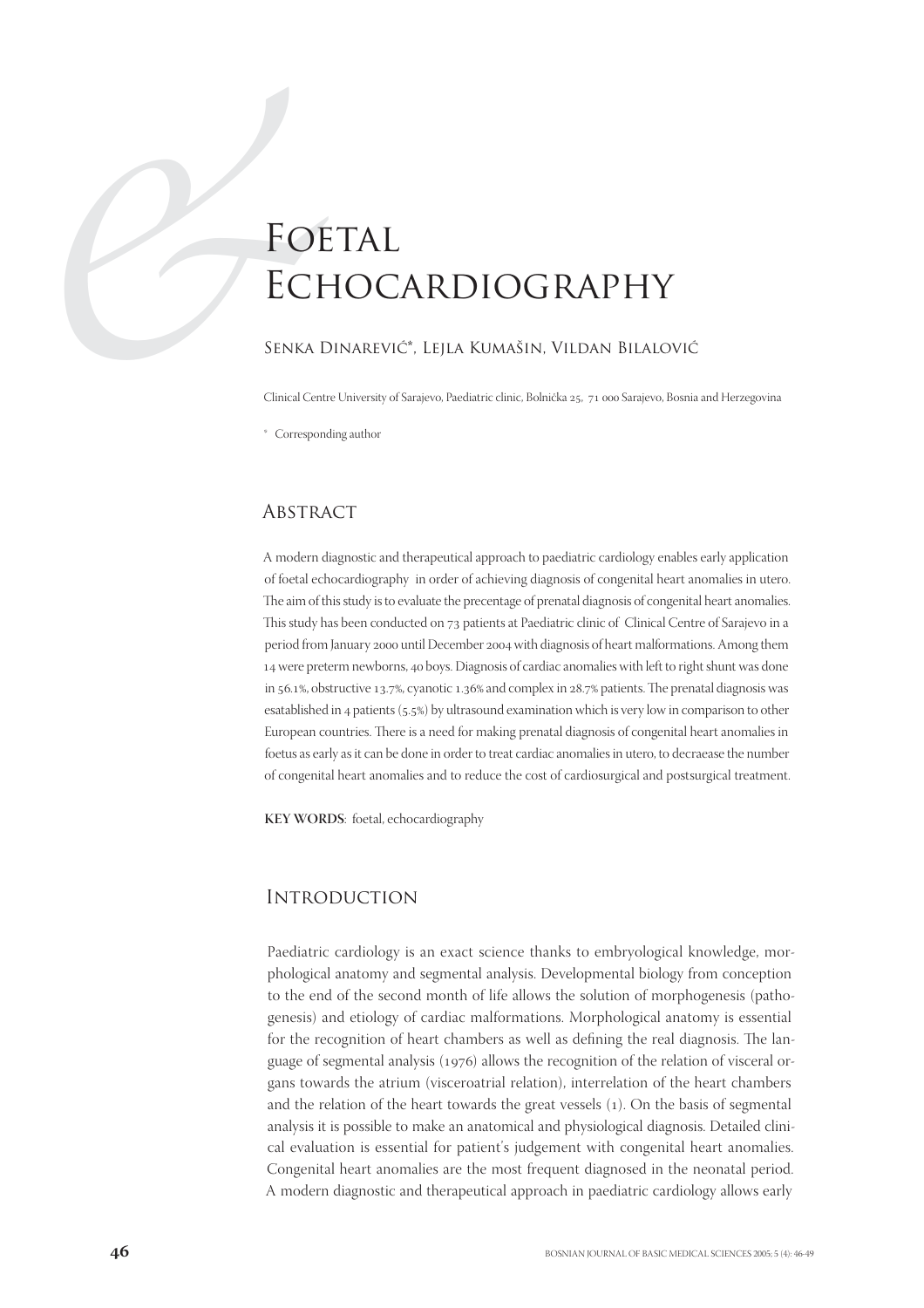application of foetal echocardiography (independently of child's position intrauterine) starting from  $18$  to  $20$  weeks of intrauterine life ( $2$ ). Foetal echocardiograhy offers the possibility of detection of congenital heart anomalies, rhythm disorders and transcatheter therapy of certain lesions and disorders. The aim of this study is to evaluate the precentage of prenatal diagnosis of congenital heart anomalies.

### PATIENTS AND METHODS

This study was formed of 1885 neonates who were hospitalised at the Paediatric clinic of Clinical Centre Sarajevo during the period from January 2000 until December 2004, at the department of Neonatology and the Cardiology unit. Diagnosis of congenital heart anomalies in  $73/1885$  (3,8%) patients were obtained by peri, pre and postanal history including family history, physical findings and electrocadiogram, lung and heart X ray, electrocardiogram, echocardiography and laboratory findings. The group was analyzed according to sex, birth weight, weeks of gestation and prenatal diagnosis.

### **RESULTS**

Diagnosis of congenital heart lesion was made in  $73/1885$  (3,8%) patients. Male newborns were present with  $54,8\%$ , preterm in 19,2% patients, which has been shown in Table 1 and Graph 1. The mean body weight was 2900 gr (range from 1000-4800gr).

| SEX.    | NUMBER (N) | PERCENT (%) |  |
|---------|------------|-------------|--|
| MALE.   | 40         | 54.8%       |  |
| FEMALE. | 33         | 45.2%       |  |

TABLE 1. Sex structure of congenital heart lesion's patients



In  $15$  patients ( $20.55\%$ ) delivery was via sectio caesarea. Graph 2 shows the diagnosis of congenital heart lesions according to groups: with left to right shunt  $(56,16\%)$ , obstructive lesions  $(13,69\%)$ , cyanotic  $(1,36%)$  and complex  $(28,76%)$  congenital heart anomalies. Positive family history was in 5 patients  $(6,85%)$ . The prenatal diagnosis has been made via foetal echocardiography in 4 patients  $(5,2%)$  (Graph 3).

## Discussion

During the last decades of the 20 century with the advent of two dimensional Doppler echocardiography and the refinment of associated technology, a number of paediatric cardiologists and a few obstretricians have begun to focus their attention on prenatal diagnosis of fetal cardiovascular disease  $(1,3)$ . Cardiac malformations can be detected as early as 16 weeks of gestation (Figure 1). Sequental prenatal examinations of some fetuses are providing new insight into the pathogenesis of certain malformations  $(4)$ . Progresive deterioration of cer-



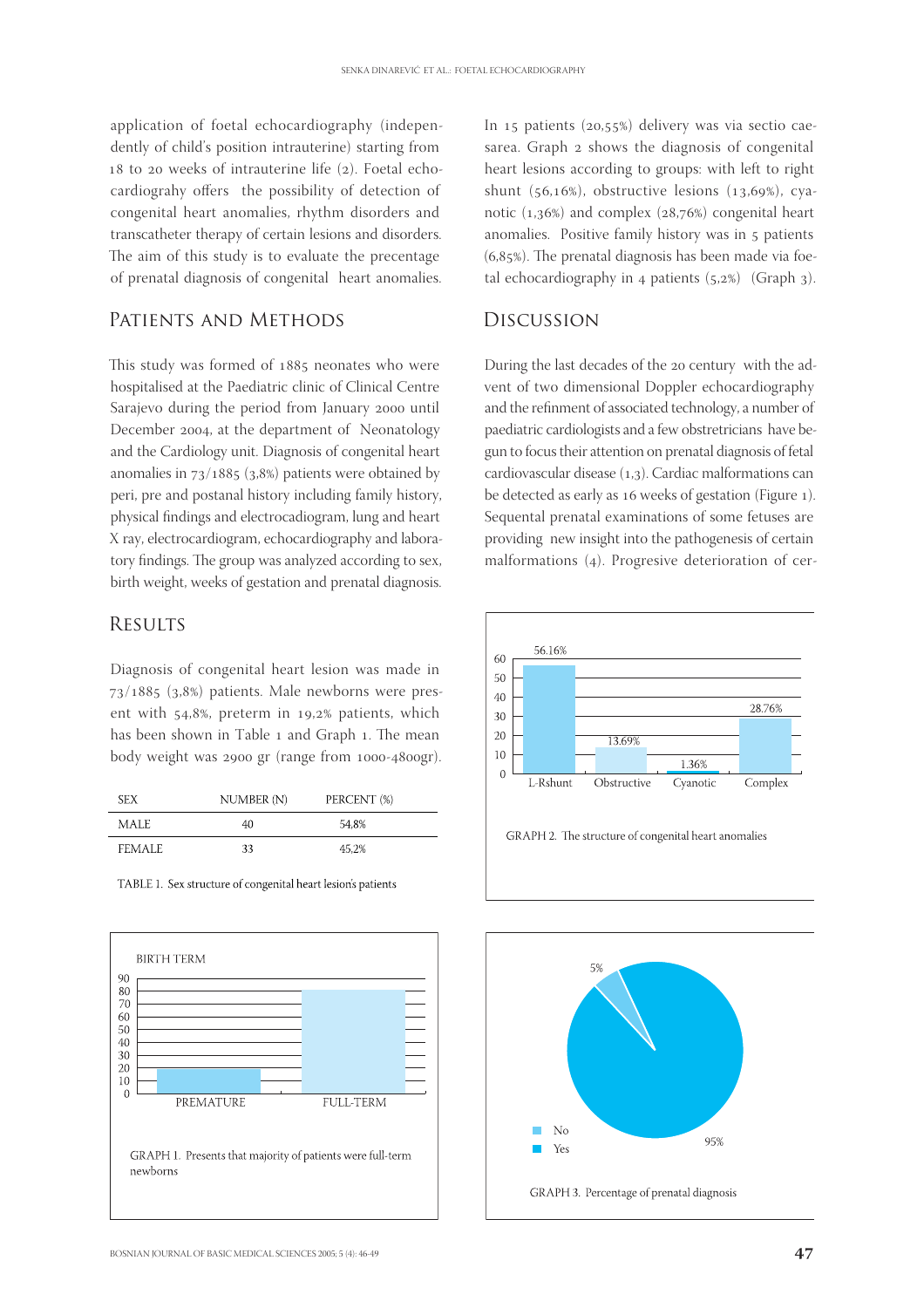tain lesions, such as pulmonic or aortic stenosis, was observed and attributed to abnormal fetal blood flow patterns. Prenatal diagnosis and the successful treatment of fetal supraventricular tachycardia is presently available (4). Fetal surgical interventions (valvotomies) were suggested as feasible and even performed by others. A new branch of " fetal cardiology" is being developed and requieres serious assesment of its impact and scope. The use of prenatal diagnosis of congenital heart disease is somewhat contraversial  $(5)$ . Pregnancy termination is an option that is offered to the family only in cases of serious malformations. The application of fetal two dimensional Doppler echocardiographic technology will illuminate hitherto unavailable physiologic and anatomic features of the normal human fetal circulation during fetal growth, and will provide important informations regarding cardiovascular functional abnormalities induced by subacute or chronic hypoxia/asphyxia in complicated pregnanicies. It is possible that such abnormalities may be detected well before heart rate disturbances appear, leading to an earlier elective delivery of a newborn who has already been seriously compromised by acidosis and hypoxemia. Fetal echocardiography is an a service which is availble in a vast majority of centres in Europe especially to the mothers who have already had a child with a heart lesion or they themselvs have one. Further indications from the mother's side for foetal echocardiography (FE) are: metabolic disorders in early gestation, exposition to cardiac teratogens (anticonvulsives, lithium, viral infections: rubeola, Coxackie, Cito Megalo Virus, and toxoplasomsis), collagen diseases, mothers with diabetes mellitus or phenilycetonuria or other conditions which increase the risk. Family indications for FE are: father's congenital heart anomalies, a previous child or fetus with congenital heart disease or congenital heart block, chromosomic anomalies, genetic disorders or syndromes with congenital heart lesions or cardiomyopathies. The fetal indications for FE are: suspition for cardiac malformations or foetal hydropns, hydrotorax, polyhidroamnion, extracardiac maloformations (diaphragmal hernia, duodenal atresia) chromosomal abnormalities, arrythmias (bradycardia, tachycardia, ectopic beats), other cases of known risk for foetal heart disease (AV fistula, absence of ductus venosus) and others  $(6,7)$ . The latest achievment in foetal echocardiography is transtelephonic foetal scanning achived first in 1998 in England which allow each pregnant woman with potential foetal problems medical advice that does not depend where that woman is based during scanning and at the same time protecting her of the potential risk of traveling (3).



In our study the results we got concernig prenatal diagnosis are not in correlation with data from European centers. So in the near future in Bosnia and Herzegovina the aim of paediatric cardiology is to develop fetal cardiology/foetal echocardiography and with it's development the number of congenital heart disease would significantly decrease, the cost of cardiosurgical operations would reduce as well as postsurgical treatment and the cost of rehabilitation of the child's re-inclusion back into normal life. The team for fetal echocardiography should consists of: paediatric-fetal cardiologist, gynecologist, a neonatologist and a cardiosurgeon. In the last few years research in molecular biology and genetics discovered powerfull tools in studying the factors that influence the development of the heart as well as understanding it's structure and functional development. It is possible that understanding these fundaments of normal heart development, will allow further information about pathogenesis of congenital heart anomalies. Having said that the focus of physicians and the healthcare system should not only be aimed for searching for better and higher treatment standards, but the primary aim should be prevention. So, the etiology and pathogenesis of congenital cardiovascular malformations which by the application of imaging techniques in paediatric cardiology is achieved, lead to the ultimate goal; researching the ways of preventing illness and curing it.